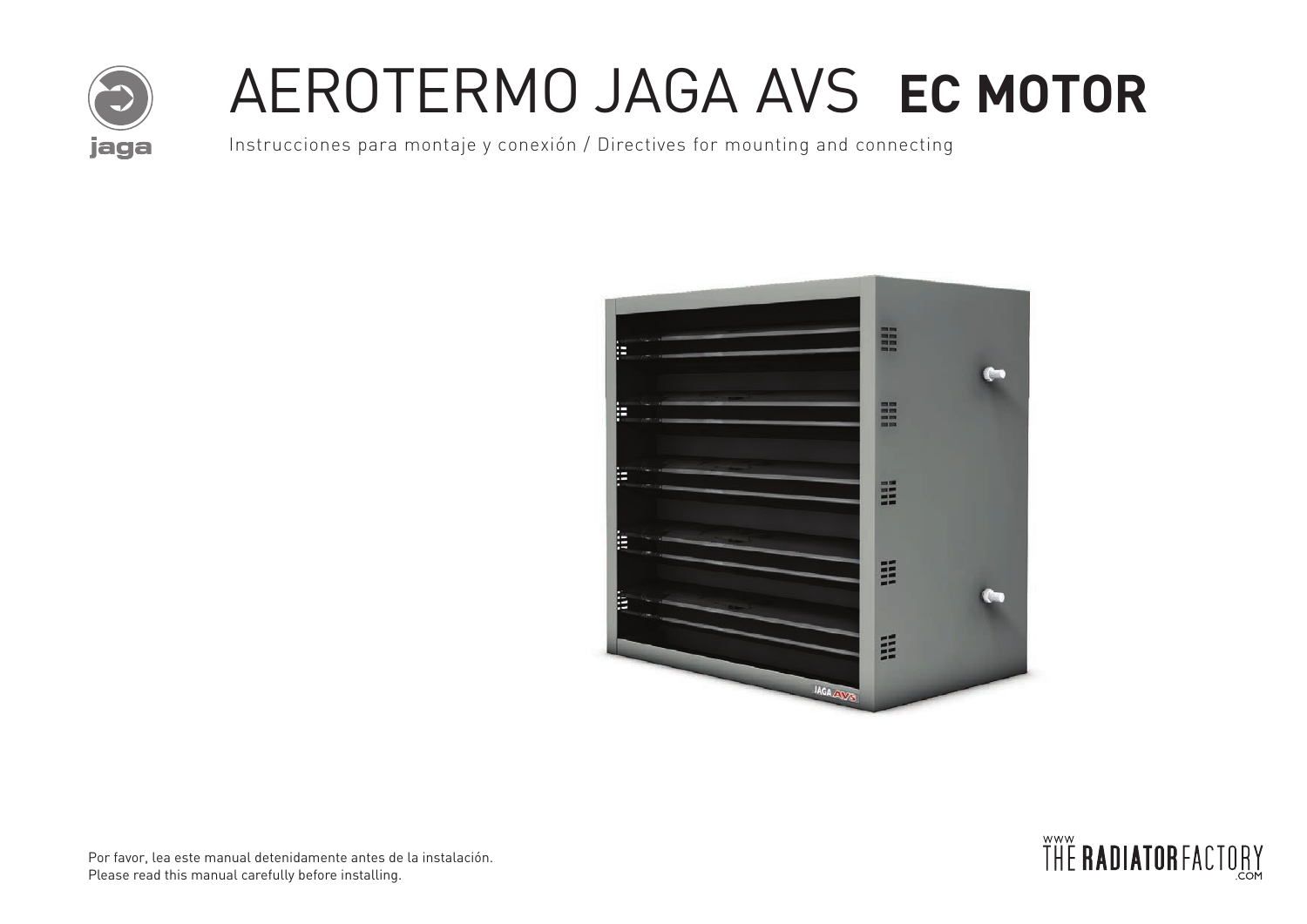### Instrucciones para montaje y conexión / Directives for mounting and connecting

- 1 El aerotermo Jaga se puede montar horizontal o verticalmente con la conexión en la derecha o en la izquierda. El impulsor sin embargo, debería montarse siempre en la parte inferior.
- Tipo de conexión 000: 3/4" rosca exterior
- Tipo de conexión 100 + 200: 1" rosca exterior
- Tipo de conexión 300 + 400:
- 1 1/2" rosca exterior

El instalador debería colocar un purgador en el punto más alto de la instalación

- Cuando se atornillen las conexio-**2** nes a los colectores del intercambiador sujetar siempre el colector con una llave para evitar que se rompa
- Comprobar si el voltaje principal **3** corresponde con la indicación de la chapa de registro en la placa del ventilador
- Jaga declina toda responsabilidad **4** y elimina cualquier garantía en caso de conexiones provisionales o experimentales
- Cada aerotermo están provisto de **5** terminales y una protección del motor integrada

| 6 Consumo:  |     |      |            |  | 1 The Jaga unit heater can be mount-                                    |
|-------------|-----|------|------------|--|-------------------------------------------------------------------------|
| Tipo        | W   |      | <b>RPM</b> |  | ed horizontally and vertically with<br>the connection at the left or at |
| $021 - 031$ | 74  | 0.70 | 1375       |  | the right side. The inlet however,                                      |
| $121 - 131$ | 77  | 0.73 | 1390       |  | should always be at the underside.<br>• Connection type 000:            |
| $221 - 231$ | 330 | 2.20 | 1330       |  | 3/4" external thread                                                    |
| $321 - 331$ | 375 | 1.80 | 910        |  | • Connection type $100 + 200$ :                                         |
| $421 - 431$ | 580 | 3.20 | 850        |  | 1" external thread<br>$\sim$ Connection time 2000 $\cdot$ /00           |

Distribución uniforme de cargas: **7** al instalar varios aerotermos,

siempre es posible conectar a una fase diferente para obtener la misma carga para todos.

- El esquema eléctrico se encuentra **8** en el packing list pegado en el aerotermo
- Para ponerlos fuera de uso cuando **9** hay riesgo de heladas, vacíar los aerotermos completamente
- 10 La no observación de las anteriores pautas, conllevará la revocación de la garantía



1

2



#### **Instrucciones para montaje y conexión Directives for mounting and connecting**

- ed horizontally and vertically with the connection at the left or at the right side. The inlet however, should always be at the underside.
- Connection type 000: 3/4" external thread
- Connection type 100 + 200: 1" external thread
- Connection type 300 + 400: 1 1/2" external thread The installer should provide an air

vent on the highest point of the line.

- **2** When screwing on the connections to the collectors of the heat exchanger always hold the collector with gripping pliers to avoid breaking it off.
- **3** Control if the mains voltage corresponds with the indication at the registration plate on the the ventilator plate.
- **4** For experiments or provisio-nal connections Jaga cannot give any guarantee.
- **5** All unit heaters are provided with terminals and an motor protection. This thermal contact should be connected to a Jaga switchbox (option) or has already been connected when a mounted safety switch (option) on the side of the unit heater has been ordered.
- **6** The safety switch (option) has an on/off switch and a thermal security. When eventually an overloaded motor causes a power failure, the switch should be pushed in again after the failure is neutralized and after the motor has cooled down.

### **7** Consumed power: Type Watt A RPM 021 - 031 74 0.70 1375 121 - 131 77 0.73 1390 221 - 231 330 2.20 1330 321 - 331 375 1.80 910

**8** Distribution of load on the mains: when installing several unit heaters it is always possible to connect or switch them to a different phase to assure an equal load on the mains.

421 - 431 580 3.20 850

- **9** You will find an electrical diagram in the packing list.
- **10** To put them out of use when there is frost danger, empty the unit heaters completely.
- **11** Non observation of the above rules leads to revoking of the guarantee.

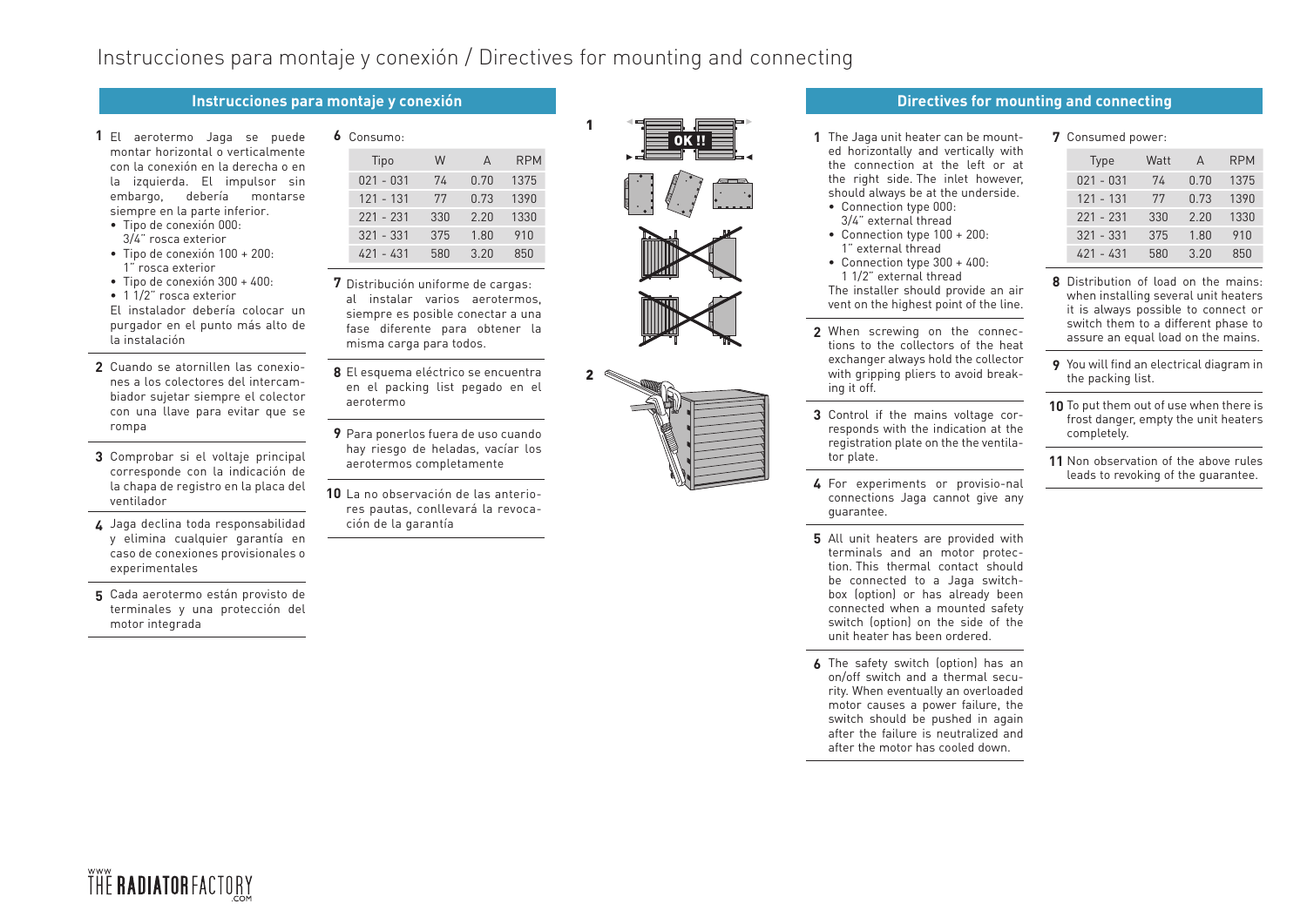### Montaje en pared / Wall mounting

#### **Posibilidades de instalación / Possibilities of installation**

**Regulación recomendada del sistema de lamas AVS®** Para mantener la sensación de confort, evitar que el aire caiga directamente sobre las personas

#### **Recommended regulation of the AVS® diffusion**

**lamellae:**

To guard a sensation of comfort, avoid blowing directly on persons.





**AVS®**



| н<br>altura de montaje<br>mounting height |                     |  |  |  |  |  |  |
|-------------------------------------------|---------------------|--|--|--|--|--|--|
| н                                         | Posición / Position |  |  |  |  |  |  |
| 2.5 > 3 m                                 | B/C                 |  |  |  |  |  |  |
| 3 > 4 m                                   | A/D                 |  |  |  |  |  |  |
| > 4 m                                     |                     |  |  |  |  |  |  |







∆T Aire / Air / 15 a 20 K

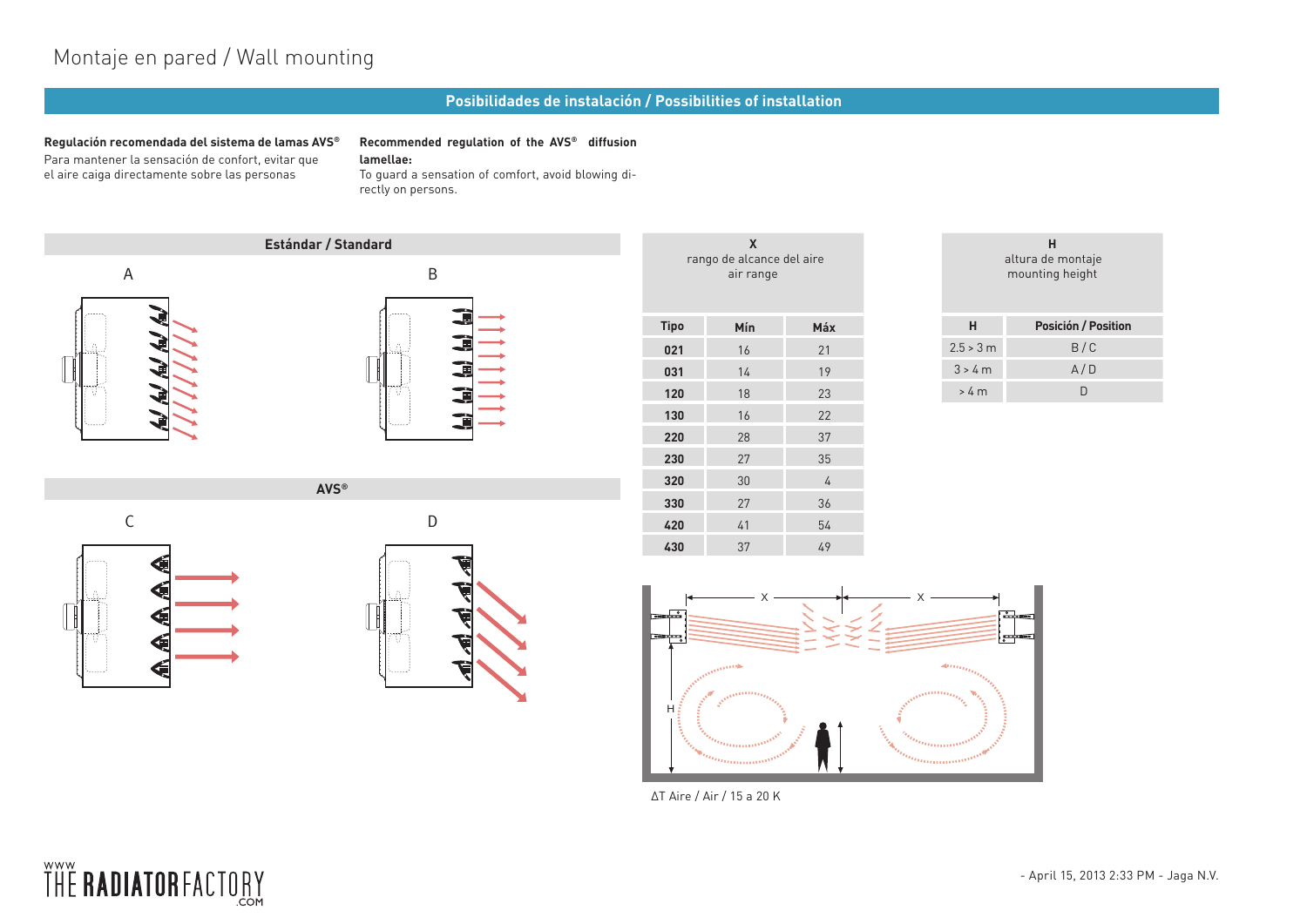### Montaje en el techo / Mounting at the ceiling

### **Posibilidades de instalación / Possibilities of installation**

I

**AVS®**

#### **Regulación recomendada del sistema de lamas AVS®**

H = altura de montaje Montaje a baja altura: posición E, F o H Montaje a altura elevada: posición G, I o J

#### **Recommended regulation of the AVS® diffusion lamellae:** H = mounting height Lower mounting height: position E, F or H Higher mounting height: position G, I or J



|                                      | н                |                 | н                          |
|--------------------------------------|------------------|-----------------|----------------------------|
| Altura de montaje<br>Mounting height |                  |                 | سىتتا                      |
| <b>Type</b>                          | AVS <sup>®</sup> | <b>Standard</b> |                            |
| 021                                  | 8.0              | 5.5             | Η                          |
| 031                                  | 7.5              | 5.0             |                            |
| 120                                  | 8.0              | 5.5             |                            |
| 130                                  | 7.5              | 5.0             | $\Delta T$ Aire / $\angle$ |
| 220                                  | 10.0             | 6.0             |                            |
| 230                                  | 9.5              | 5.5             |                            |
| 320                                  | 10.5             | 6.5             |                            |
| 330                                  | 9.5              | 6.0             |                            |
| 420                                  | 11.0             | 9.5             |                            |
| 430                                  | 10.0             | 8.5             |                            |
|                                      |                  |                 |                            |



∆T Aire / Air 15 a 20 K









**JAGA AVS**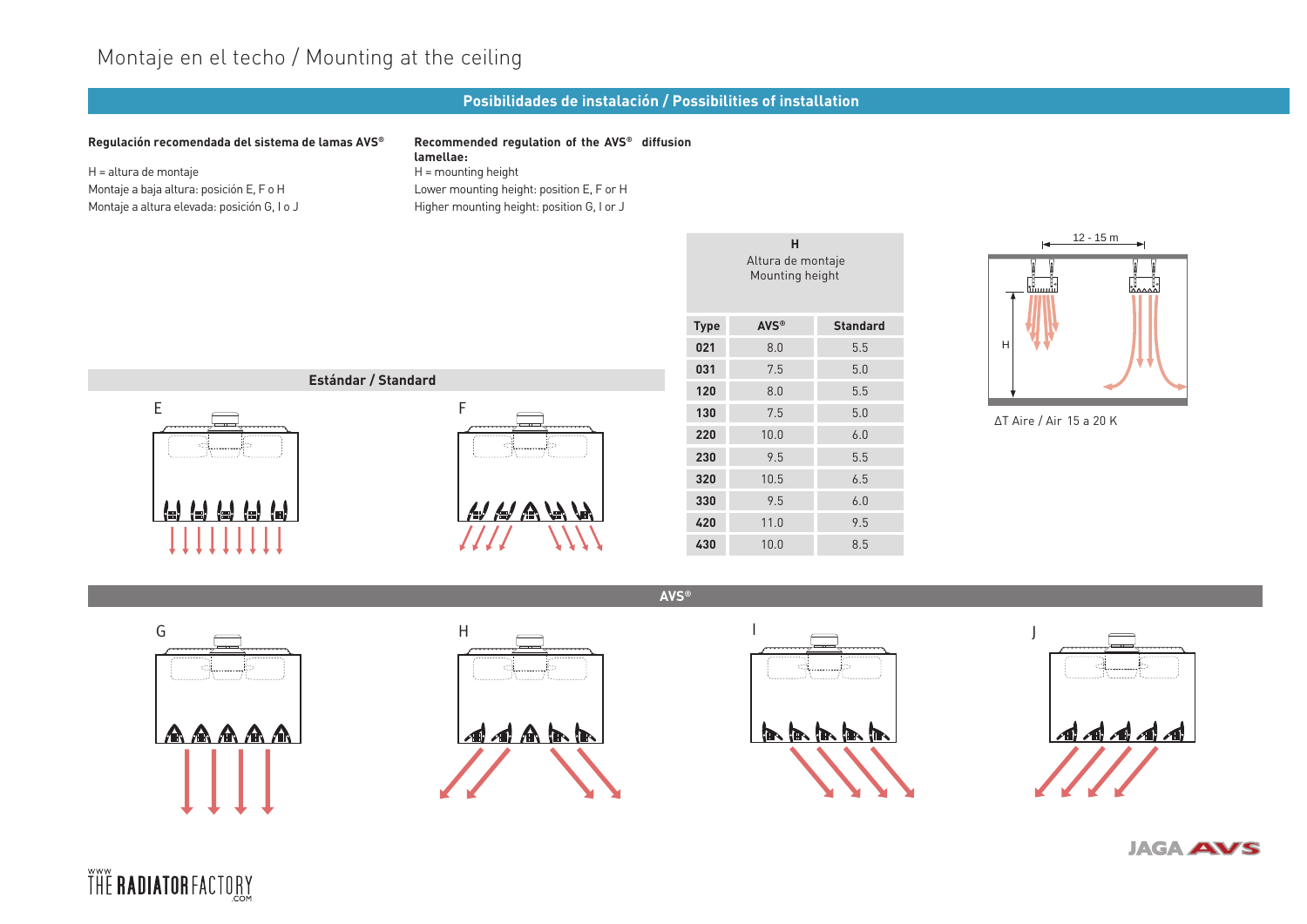## Soportes de montaje - Application brackets

| <b>Tamaño</b> | $\circ$<br>B<br>◁<br>ë |                   | <b>Medida S</b><br>- Set de soportes: 60 a 110 cm<br>- Set de soportes + set de extensión: 110 a 210 cm<br><b>Dimension S</b><br>- Set of brackets: 60 till 110 cm |                                         |                                         | <b>Medida S</b><br>- Set de soportes: 60 a 110 cm<br>- Set de soportes + set de extensión: 110 a 210 cm<br><b>Dimension S</b><br>- Set of brackets: 60 till 110 cm | ்≏                |
|---------------|------------------------|-------------------|--------------------------------------------------------------------------------------------------------------------------------------------------------------------|-----------------------------------------|-----------------------------------------|--------------------------------------------------------------------------------------------------------------------------------------------------------------------|-------------------|
| <b>Size</b>   |                        |                   | - Set of brackets + set for extension : 110 till 210 cm                                                                                                            |                                         |                                         | - Set of brackets + set for extension : 110 till 210 cm                                                                                                            |                   |
| 100           | 1 set de soportes      | 1 set de soportes | 1 set de soportes ángulo máx. 80 °                                                                                                                                 | 1 set de soportes + 1 set de extensión  | 1 set de soportes + 1 set de extens.    | 1 set de soportes ángulo máx. 60 °                                                                                                                                 | 1 set de soportes |
|               | 1 set of brackets      | 1 set of brackets | 1 set of brackets angle max. 80 °                                                                                                                                  | 1 set of brackets + 1 set for extension | 1 set of brackets + 1 set for extension | 1 set of brackets angle max. 50 °                                                                                                                                  | 1 set of brackets |
| 200           | 1 set de soportes      | 1 set de soportes | 1 set de soportes ángulo máx. 80 °                                                                                                                                 | 1 set de soportes + 1 set de extensión  | 1 set de soportes + 1 set de extens.    | 1 set de soportes ángulo máx. 60 °                                                                                                                                 | 1 set de soportes |
|               | 1 set of brackets      | 1 set of brackets | 1 set of brackets angle max. 80 °                                                                                                                                  | 1 set of brackets + 1 set for extension | 1 set of brackets + 1 set for extension | 1 set of brackets angle max. 50 °                                                                                                                                  | 1 set of brackets |
| 300           | 1 set de soportes      | 1 set de soportes | 1 set de soportes ángulo máx. 80 °                                                                                                                                 | 1 set de soportes + 1 set de extensión  | 1 set de soportes + 1 set de extens.    | 1 set de soportes ángulo máx. 60 °                                                                                                                                 | 1 set de soportes |
|               | 1 set of brackets      | 1 set of brackets | 1 set of brackets angle max. 80 °                                                                                                                                  | 1 set of brackets + 1 set for extension | 1 set of brackets + 1 set for extension | 1 set of brackets angle max. 50 °                                                                                                                                  | 1 set of brackets |
| 400           | 1 set de soportes      | 1 set de soportes | 1 set de soportes ángulo máx. 80 °                                                                                                                                 | 1 set de soportes + 2 sets de extensión | 1 set de soportes + 1 set de extens.    | 1 set de soportes ángulo máx. 60 °                                                                                                                                 | 1 set de soportes |
|               | 1 set of brackets      | 1 set of brackets | 1 set of brackets angle max. 80 °                                                                                                                                  | 1 set of brackets + 2 set for extension | 1 set of brackets + 1 set for extension | 1 set of brackets angle max. 50 °                                                                                                                                  | 1 set of brackets |

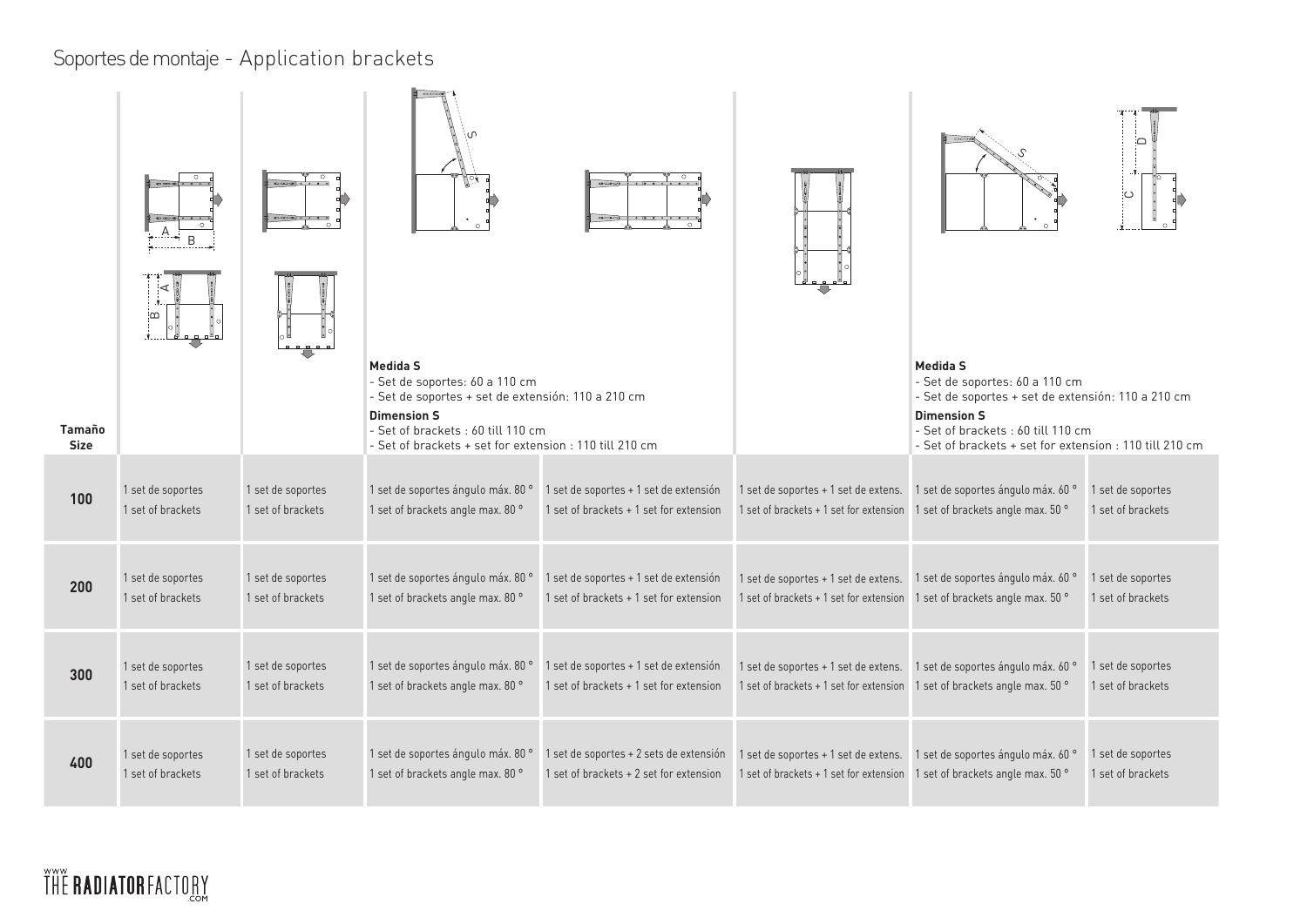### Soportes de montaje - Application brackets

### **Set de soportes / Set of brackets Set de extensión / Set for extension**

**Fijaciones para estructuras metálicas Fastening at a metal construction**

- Sin accesorios los ángulos deberían quedar hacia dentro.
- Without accessories the angles should be turned inwardly.
- Con accesorios los ángulos deberían quedar hacia afuera.

G

• With accessories the angles should be turned outwardly.







| Dimensiones en cm / Dimensions in cm |         |    |         |     |         |       | * Mini aerotermo / Mini unit heater |       |       |       |       |
|--------------------------------------|---------|----|---------|-----|---------|-------|-------------------------------------|-------|-------|-------|-------|
| <b>Tipo</b>                          | mín/máx |    | mín/máx |     | mín/máx |       | mín/máx                             |       |       |       |       |
| $*000$                               | 36      | 67 | 77      | 107 | 72.5    | 132.5 | 31.5                                | 101.5 | $---$ | $---$ | $---$ |
| 100                                  | 36      | 67 | 77      | 107 | 83.5    | 143.5 | 30.5                                | 90.5  | 35.5  | 53    | 63.5  |
| 200                                  | 36      | 67 | 77      | 107 | 94.5    | 144.5 | 29.5                                | 79.5  | 45.5  | 65    | 75.5  |
| 300                                  | 36      | 67 | 77      | 107 | 105.5   | 145.5 | 28.5                                | 68.5  | 55.5  | 77    | 87.5  |
| 400                                  | 36      | 67 | 77      | 107 | 116.5   | 146.5 | 27.5                                | 57.5  | 65.5  | 89    | 99.5  |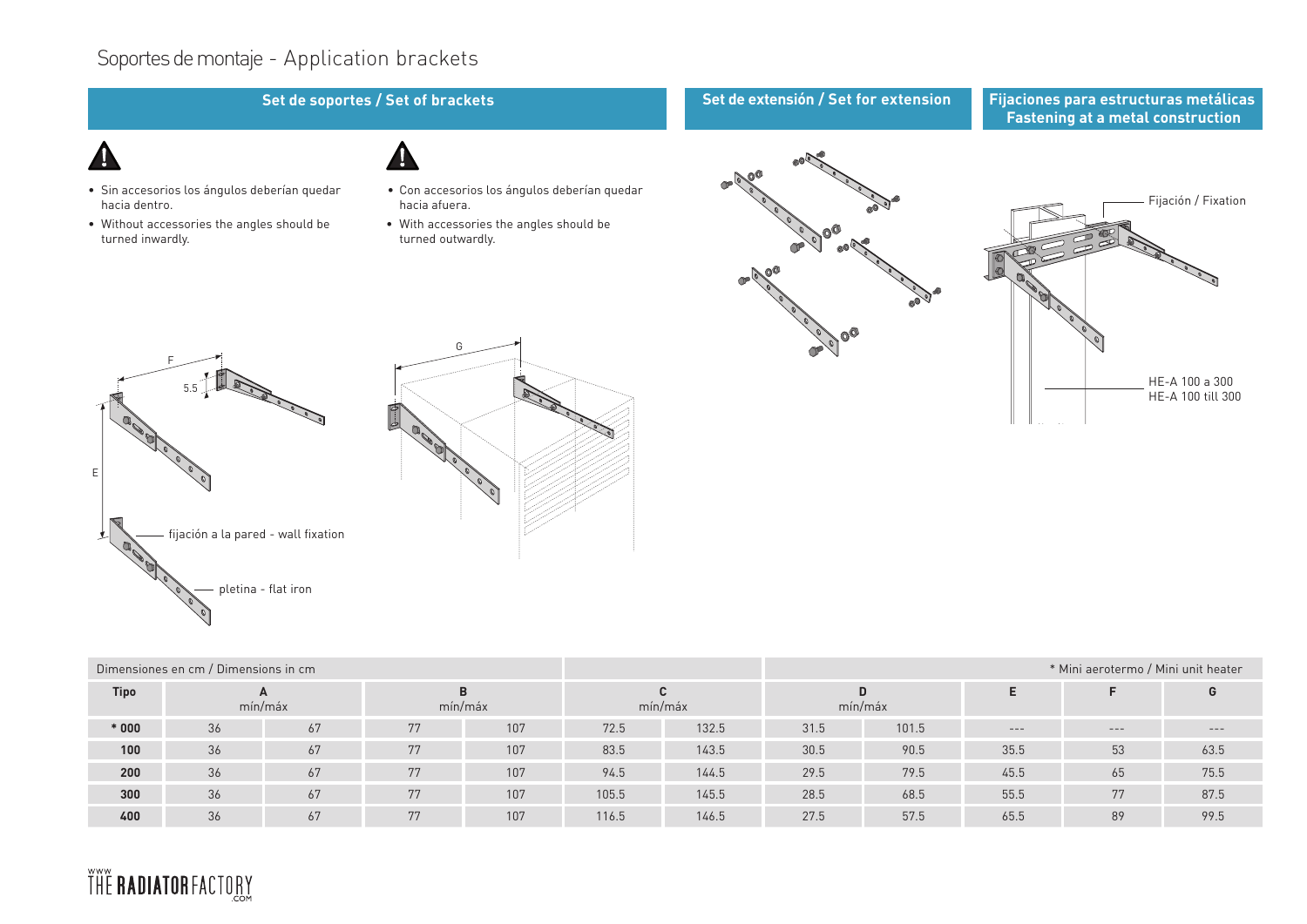### Soportes de montaje - Mounting brackets

**Sin accesorios para aspiración de aire Without accessories for air intake**

**Sin accesorios para aspiración de aire With accessories for air intake** 



- Para usar con el Set de montaje A
- To use together with Mounting set A.

- Los accesorios para aspiración de aire se montan siempre con un set de montaje y fijación.
- Los soportes sirven como extra protección, especialmente cuando se ponen varios accesorios juntos.
- Para usar con el Set de montaje B
- always mounted by means of a suspension and mounting set.
- The brackets serve as an extra protection, certainly when different parts are used.
- To use together with Mounting set B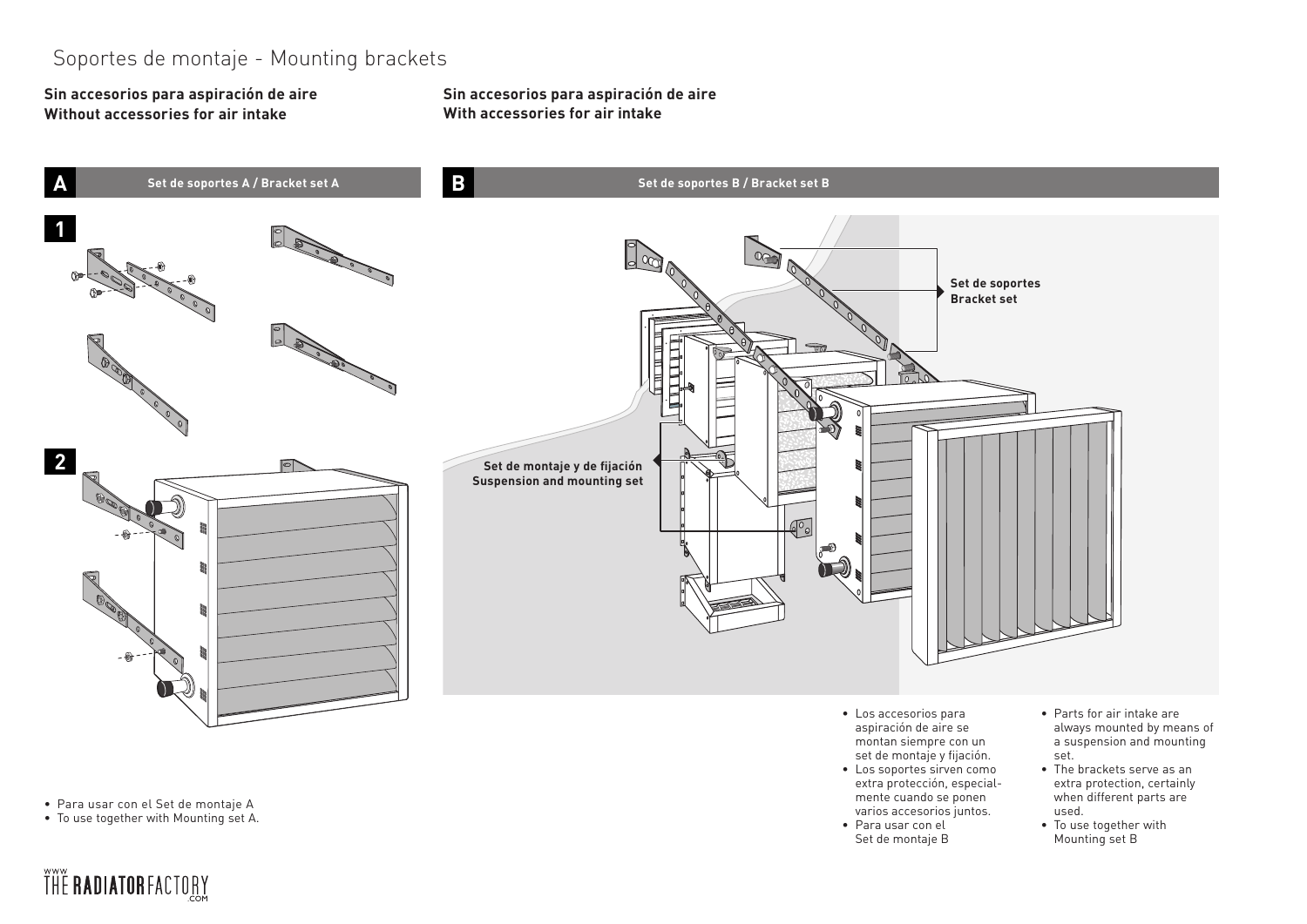# Soportes de montaje - Mounting brackets

**ŤHĚ RADIATORFACTORY** 



| A                                      | Set de montaje A / Mounting set A                                        |                                                                                                                                                                                                                                                                                                                                                                                                       |    | 100                    | 200                                                                      | 300                    | 400                    |
|----------------------------------------|--------------------------------------------------------------------------|-------------------------------------------------------------------------------------------------------------------------------------------------------------------------------------------------------------------------------------------------------------------------------------------------------------------------------------------------------------------------------------------------------|----|------------------------|--------------------------------------------------------------------------|------------------------|------------------------|
|                                        |                                                                          |                                                                                                                                                                                                                                                                                                                                                                                                       |    |                        | para usar con el Set de soportes A / to use together with Brackets set A |                        |                        |
|                                        | Soportes a pared / Wall bracket                                          |                                                                                                                                                                                                                                                                                                                                                                                                       | 2X | CÓDIGO:                | CÓDIGO:                                                                  | CÓDIGO:                | CÓDIGO:                |
|                                        | Pieza de unión / Linking piece                                           | $\sqrt{2}$<br>$\begin{picture}(120,10) \put(0,0){\line(1,0){10}} \put(15,0){\line(1,0){10}} \put(15,0){\line(1,0){10}} \put(15,0){\line(1,0){10}} \put(15,0){\line(1,0){10}} \put(15,0){\line(1,0){10}} \put(15,0){\line(1,0){10}} \put(15,0){\line(1,0){10}} \put(15,0){\line(1,0){10}} \put(15,0){\line(1,0){10}} \put(15,0){\line(1,0){10}} \put(15,0){\line($                                     | 4x | 8376.040001            | 8376.040002                                                              | 8376.040003            | 8376.040004            |
| B<br>Set de montaje B / Mounting set B |                                                                          |                                                                                                                                                                                                                                                                                                                                                                                                       |    | LV 100                 | <b>LV 200</b>                                                            | LV 300                 | LV 400                 |
|                                        | para usar con el Set de soportes B / to use together with Brackets set B |                                                                                                                                                                                                                                                                                                                                                                                                       |    |                        |                                                                          |                        |                        |
|                                        | Soportes a pared / Wall bracket                                          | $\overline{\phantom{a}}$                                                                                                                                                                                                                                                                                                                                                                              | 2X |                        | CÓDIGO:<br>8376.040102                                                   | CÓDIGO:<br>8376.040103 | CÓDIGO:<br>8376.040104 |
| ÷.                                     | Pieza de unión / Linking piece                                           | $\bullet$ $\circ$ $\bullet$<br>$\begin{picture}(120,140)(-10,0) \put(0,0){\vector(1,0){10}} \put(10,0){\vector(1,0){10}} \put(10,0){\vector(1,0){10}} \put(10,0){\vector(1,0){10}} \put(10,0){\vector(1,0){10}} \put(10,0){\vector(1,0){10}} \put(10,0){\vector(1,0){10}} \put(10,0){\vector(1,0){10}} \put(10,0){\vector(1,0){10}} \put(10,0){\vector(1,0){10}} \put(10,0){\vector(1,0){10}} \put(1$ | 4X | CÓDIGO:<br>8376.040101 |                                                                          |                        |                        |
|                                        | Pieza de unión aerotermo / Linking piece unit heater                     | - 4 5                                                                                                                                                                                                                                                                                                                                                                                                 | 4X |                        |                                                                          |                        |                        |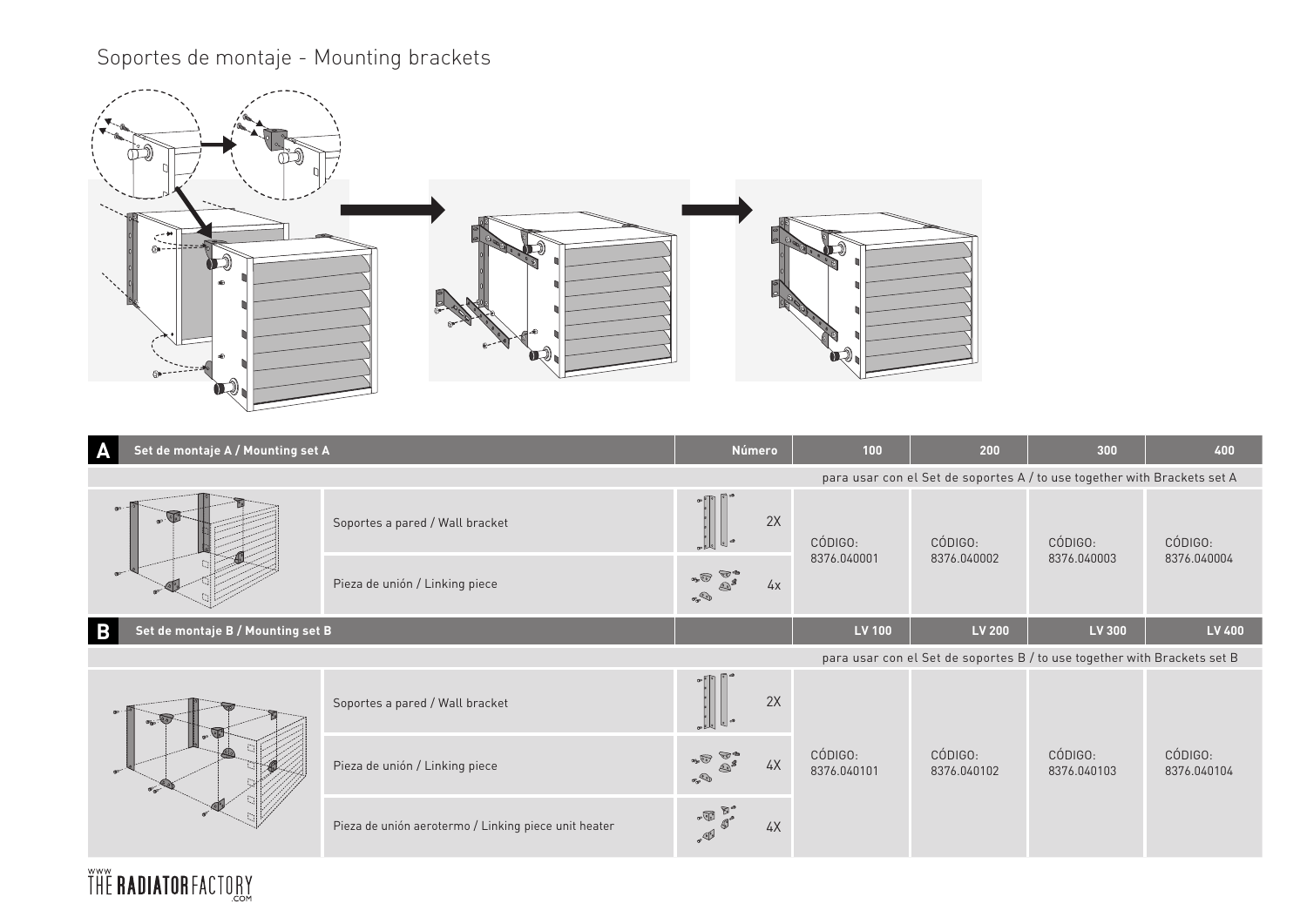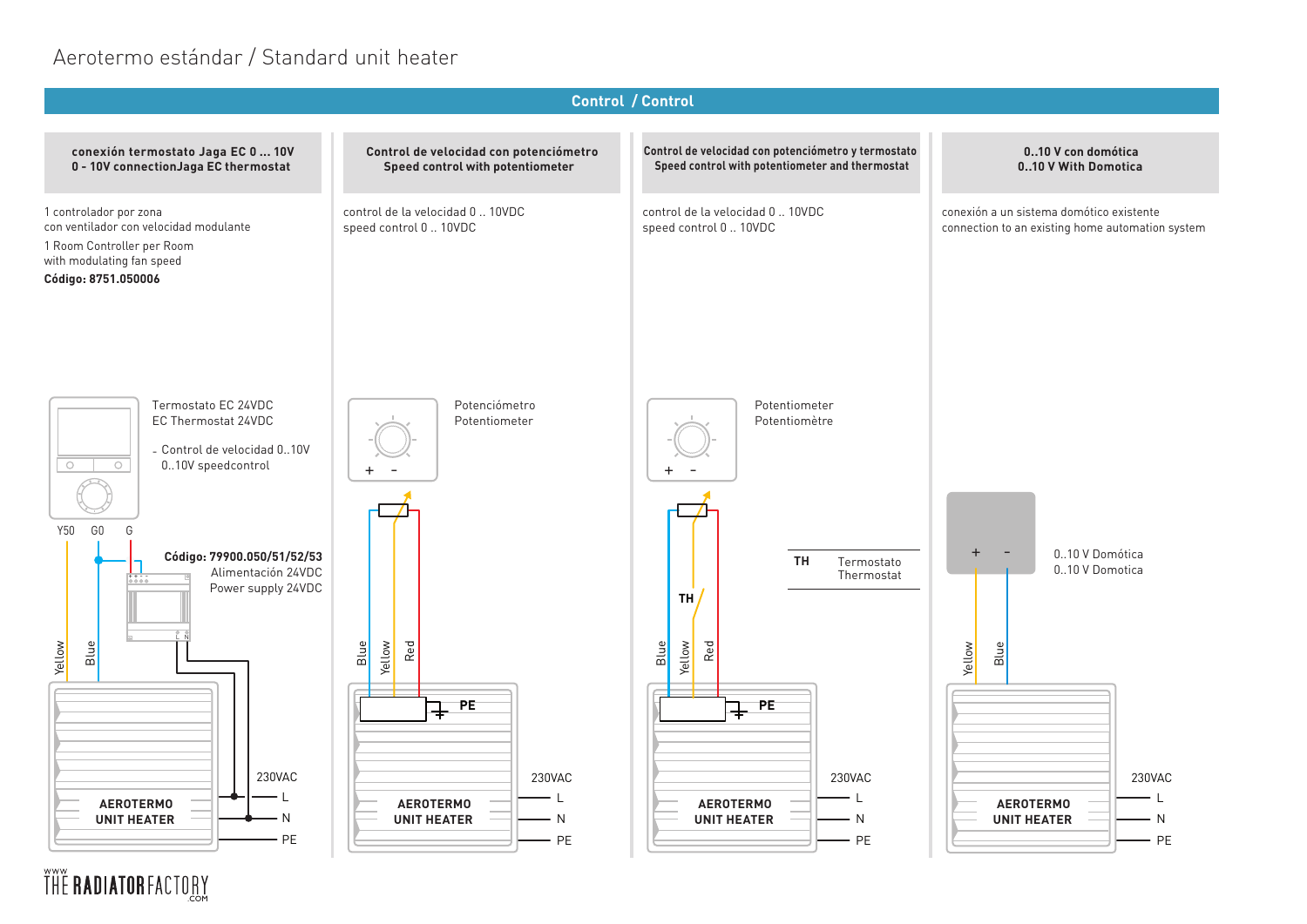### **Control**

### **Con Jaga Room controller / With Jaga Room controller**



**Código: 7990.035**

control de múltiples zonas (máx 4 zonas) control multiple rooms (max 4 zones)

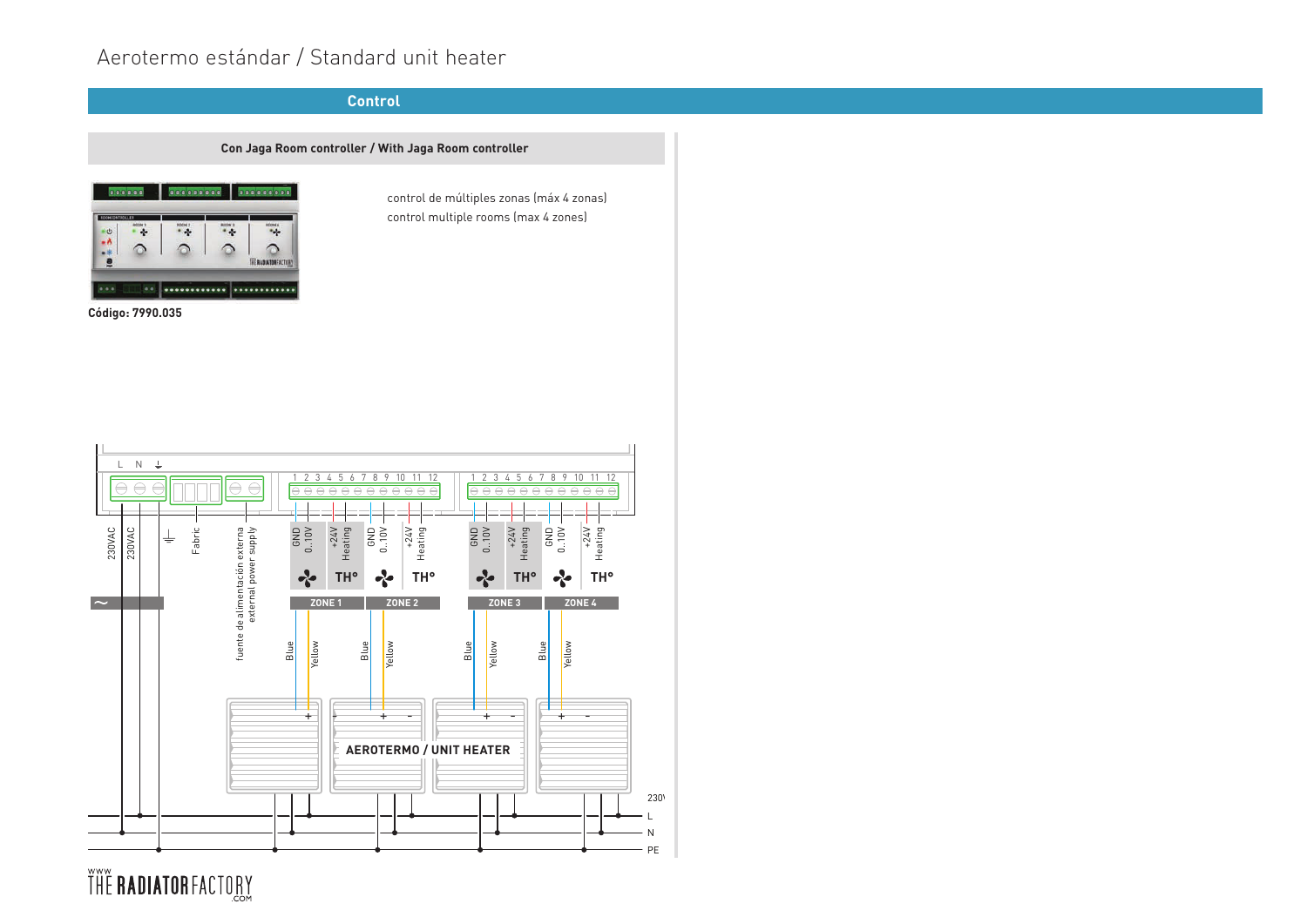

### **Caja de bornes / Terminal box**



**Caja de bornes montada en el lateral (LV)** ← Caja de bornes montada en el lateral (LV)<br>para utilizar con los accesorios de aspiración

> **Terminal box (LV) mounted on the side** used with accessories for air inlet.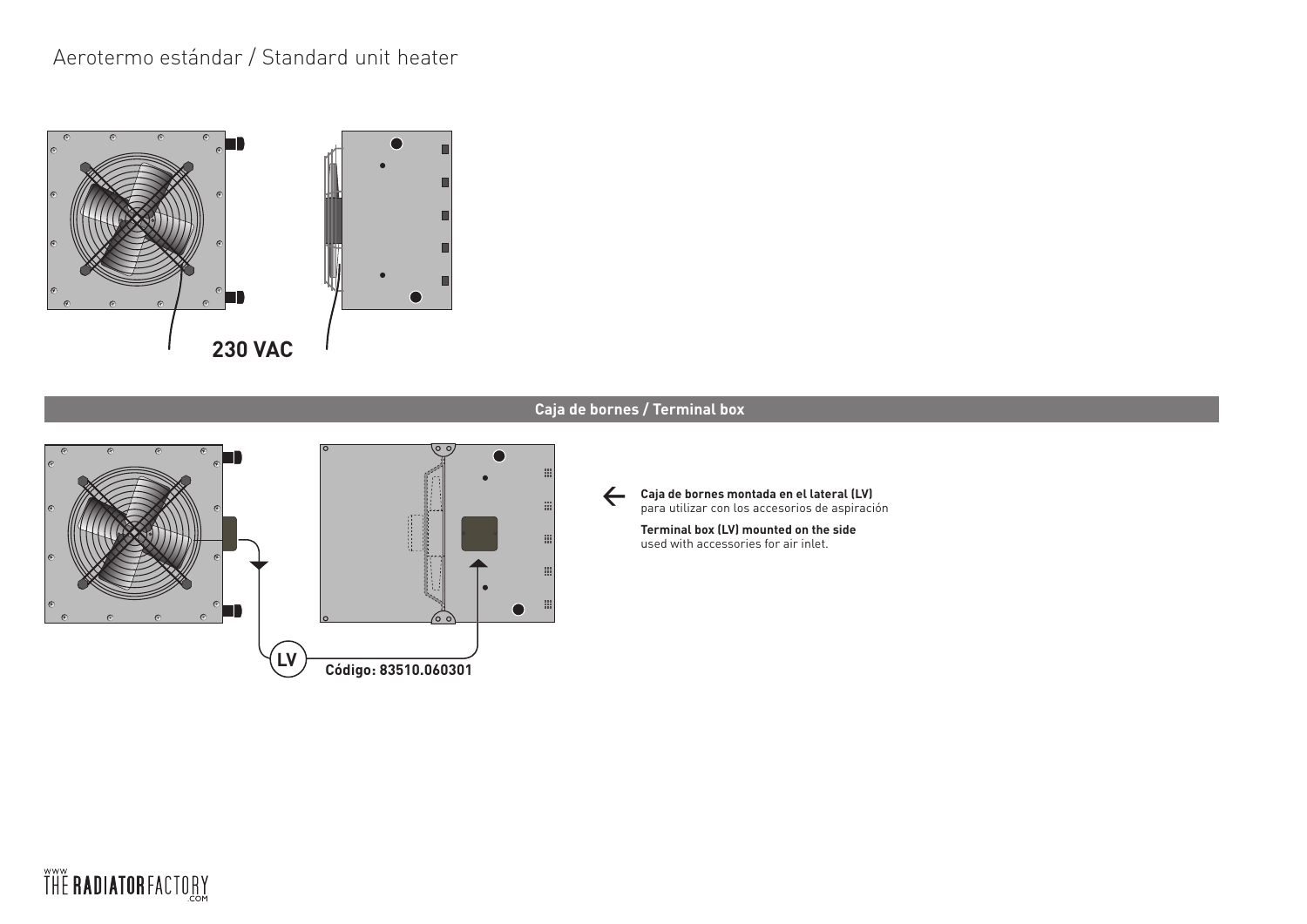### **con motor modulante / with modulating motor**



**Funcionamiento del motor modulante / Operation of modulating motor** 

#### **montaje en pared / mounting on wall**







**A** conexión a la red mains connection

**f** fusible fuse

**PE** toma de tierra earth terminal

**MOT** motor modulante lamas de impulsión modulating motor Airflow Louvers